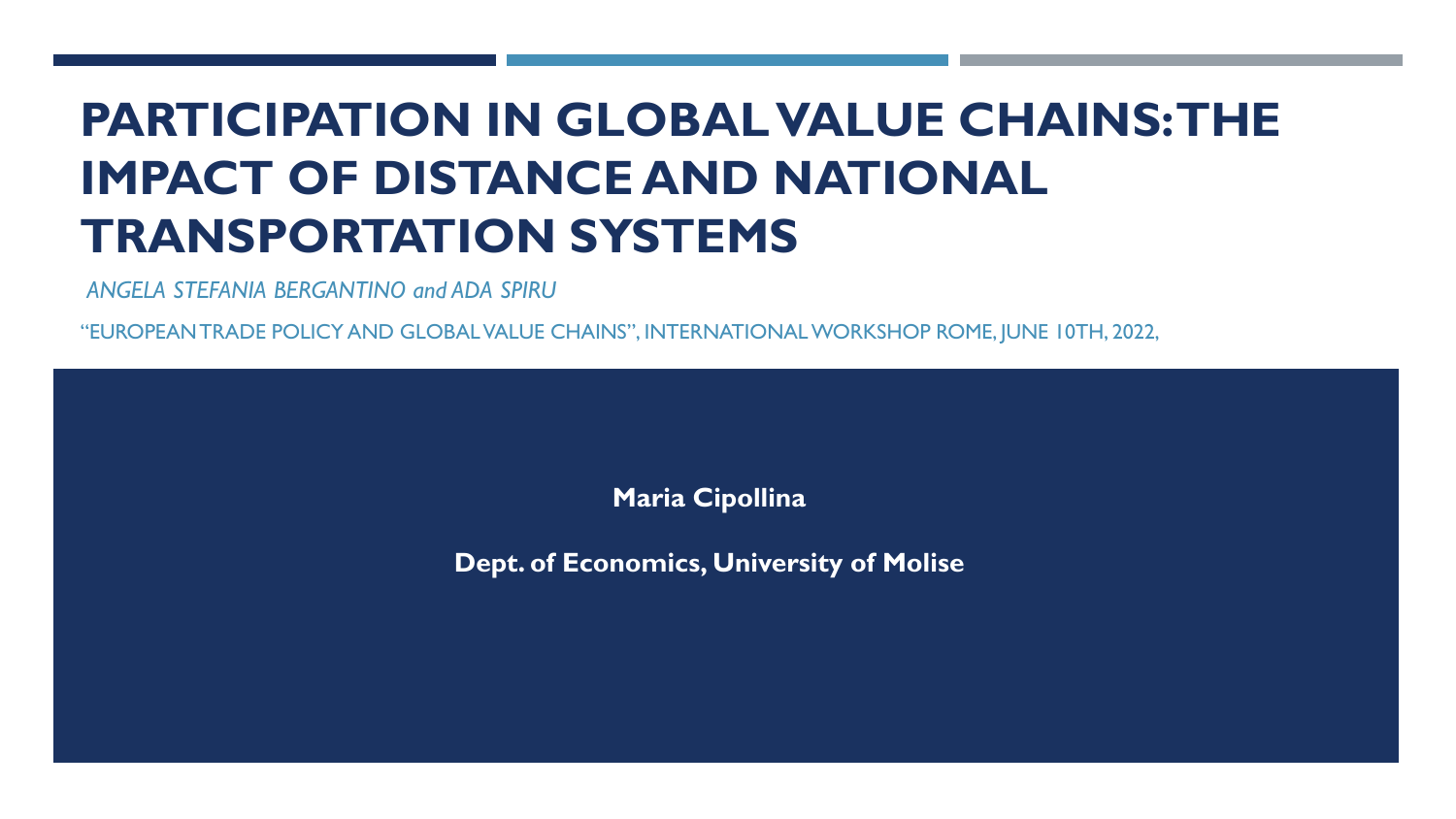### THE PAPER

 **Research Question**: what is the impact of the quality and efficiency of the transportation system of a country on the participation on GVCs?

**6** Gravity equation: 
$$
GVCpart_{ij,t} = \beta_0' \times X_{ij,t}^{\beta_1'} \times D_{ij,t}^{\beta_2'} \times T_{i,t}^{\beta_3'} \times E_{ij,t}
$$

**Findings: All coefficients of transportation systems are significant and positive for GVC-related to** imports that embed foreign value-added re-exported in other countries.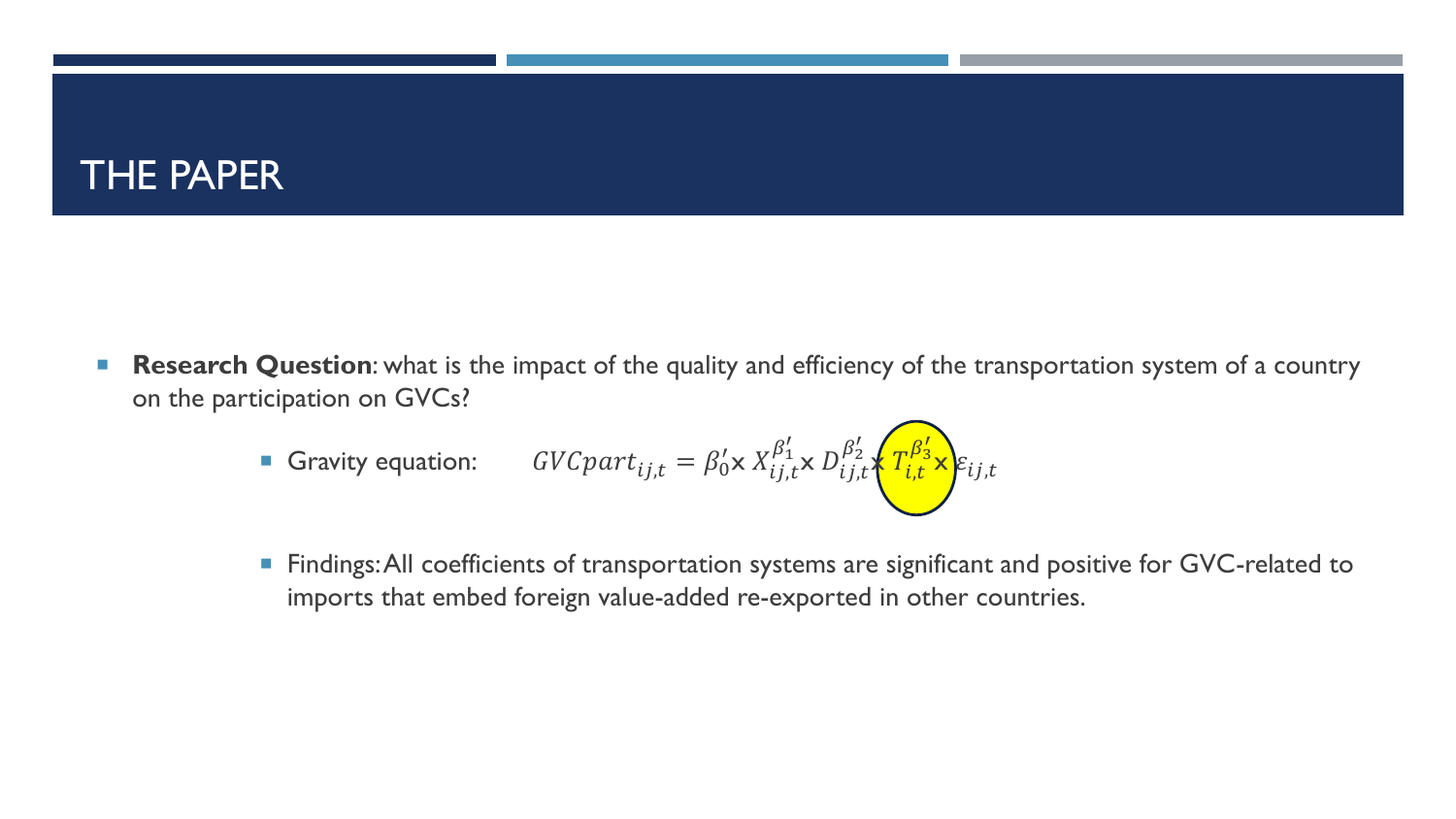## GENERAL IMPRESSION

- Overall, interesting application to relevant policy issues: the focus of this paper is on developing a general modeling framework that is well suited to understanding the policy drivers of GVC trade.
- $\blacksquare$  It looks at improvements in the transportation systems as one possible driver of GVC trade.
- **The analysis is carefully developed and clear.**
- **The paper is generally well written, some parts might need some additional clarifications**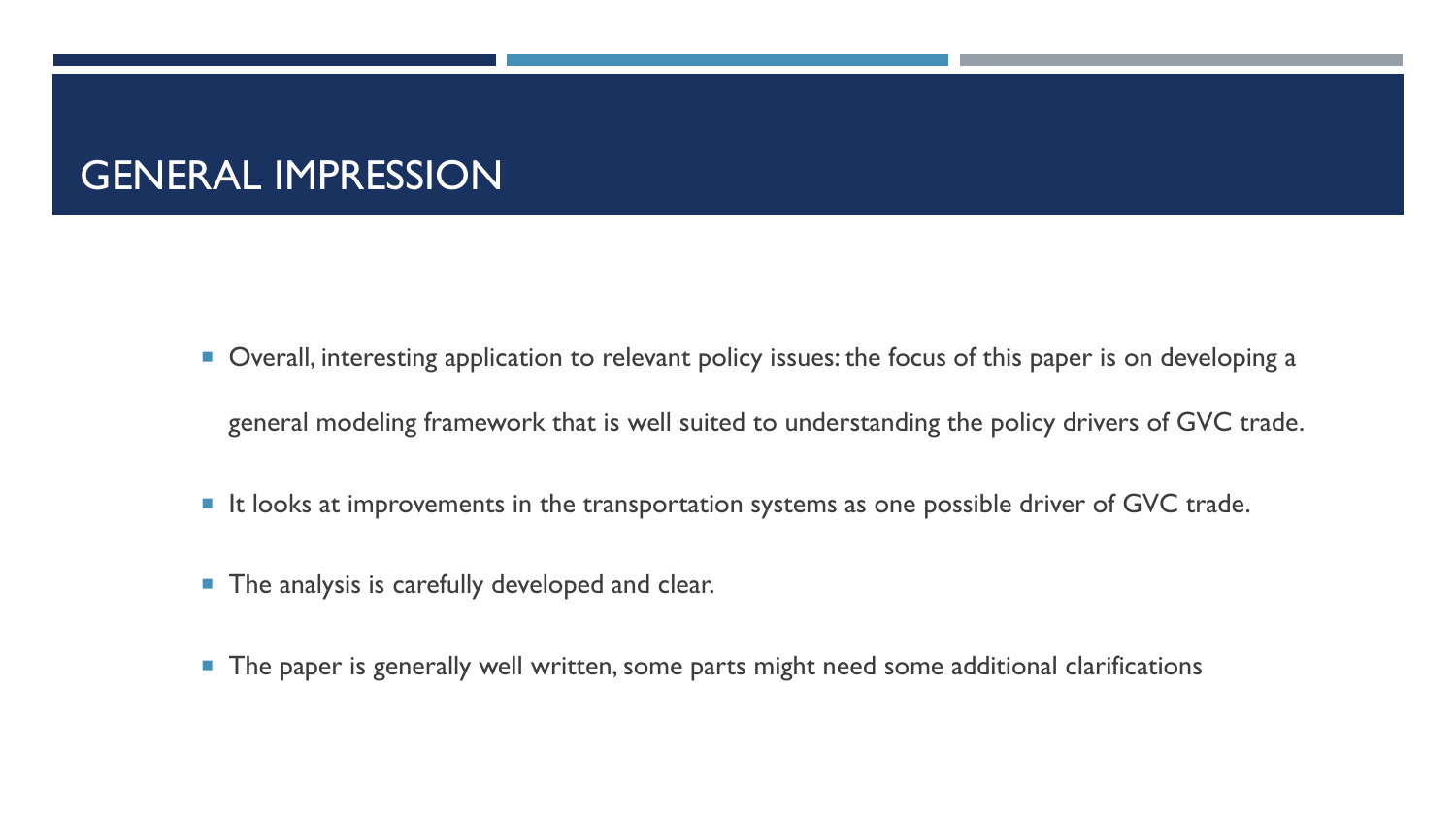# MAIN COMMENT (1)

#### **SECTORAL DIMENSION:**

The model can be set to allow for trade costs to vary by end-use; that is, trade costs can differ between intermediate and final production.

**Each model should be estimated by sector, allowing transportation system performance to have different** trade impacts at a sectoral level for intermediate and final production.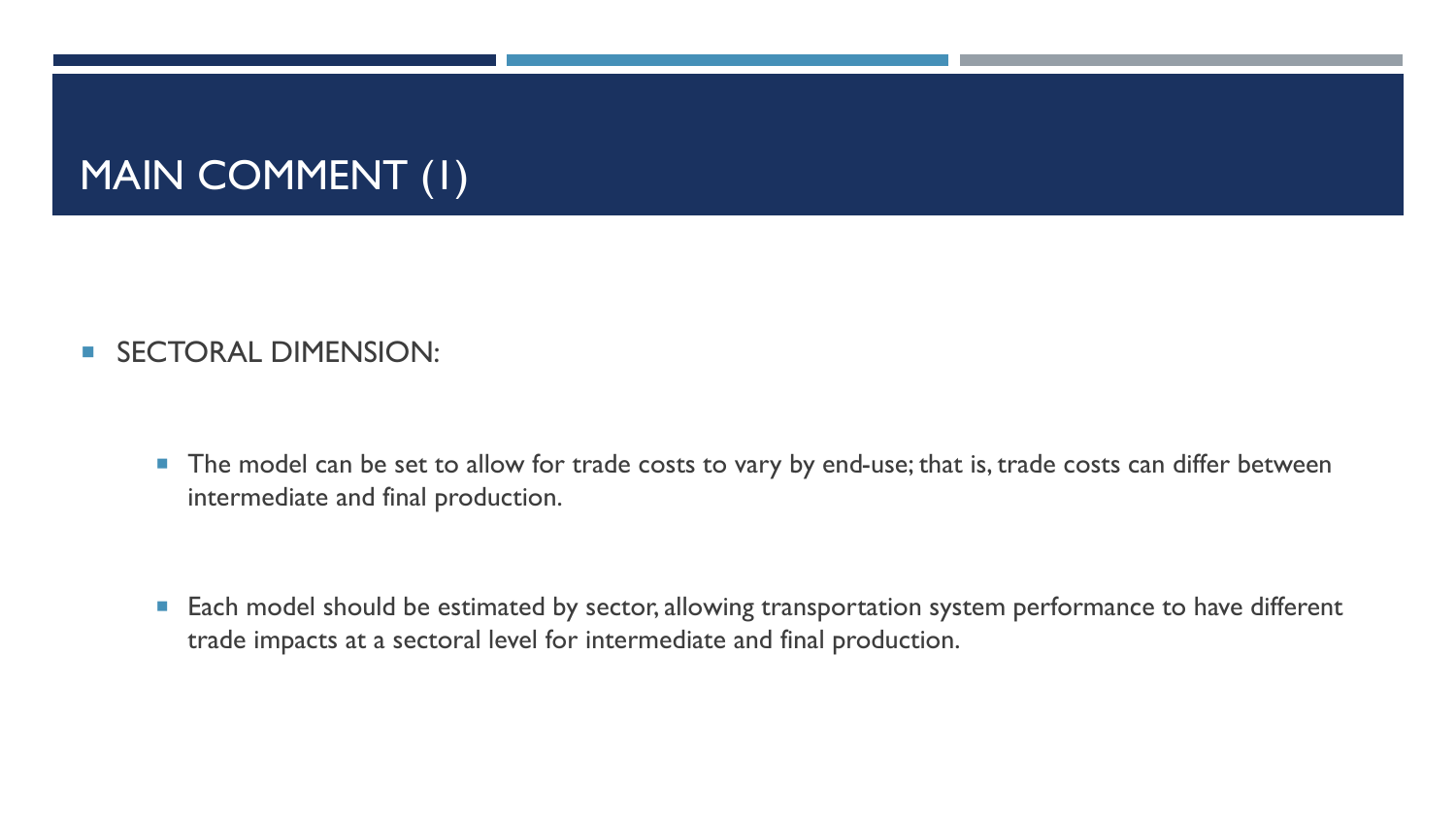## MAIN COMMENT (2)

#### **ESTIMATION ISSUE:**

 "More precisely, the Stata command *ppmlhdfe* developed by Correia et al. (2019) was employed, which allows handling in a computationally efficient way the large number of fixed effects in the gravity equation." p. 12

Why not *'PPML\_PANEL\_SG':* module to estimate "structural gravity" models via Poisson PML?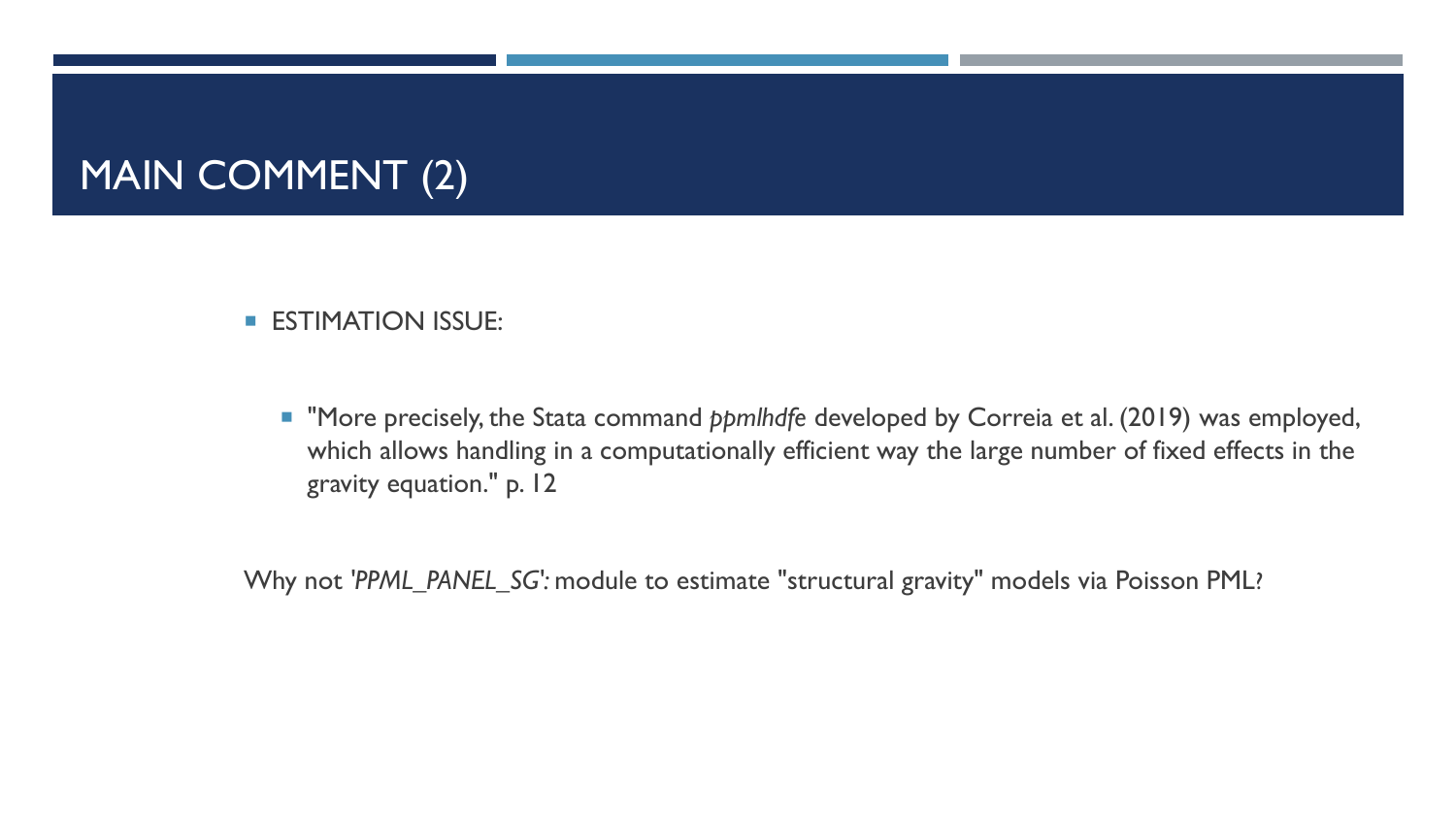### MAIN COMMENT (2)

**6** Gravity equation: 
$$
GVCpart_{ij,t} = \beta_0' \times X_{ij,t}^{\beta_1'} \times D_{ij,t}^{\beta_2'} \times T_{i,t}^{\beta_3'} \times \varepsilon_{ij,t}
$$



" "Not only the between countries transportation costs matter, but also the quality of the transportation system of the country of origin" p. 13